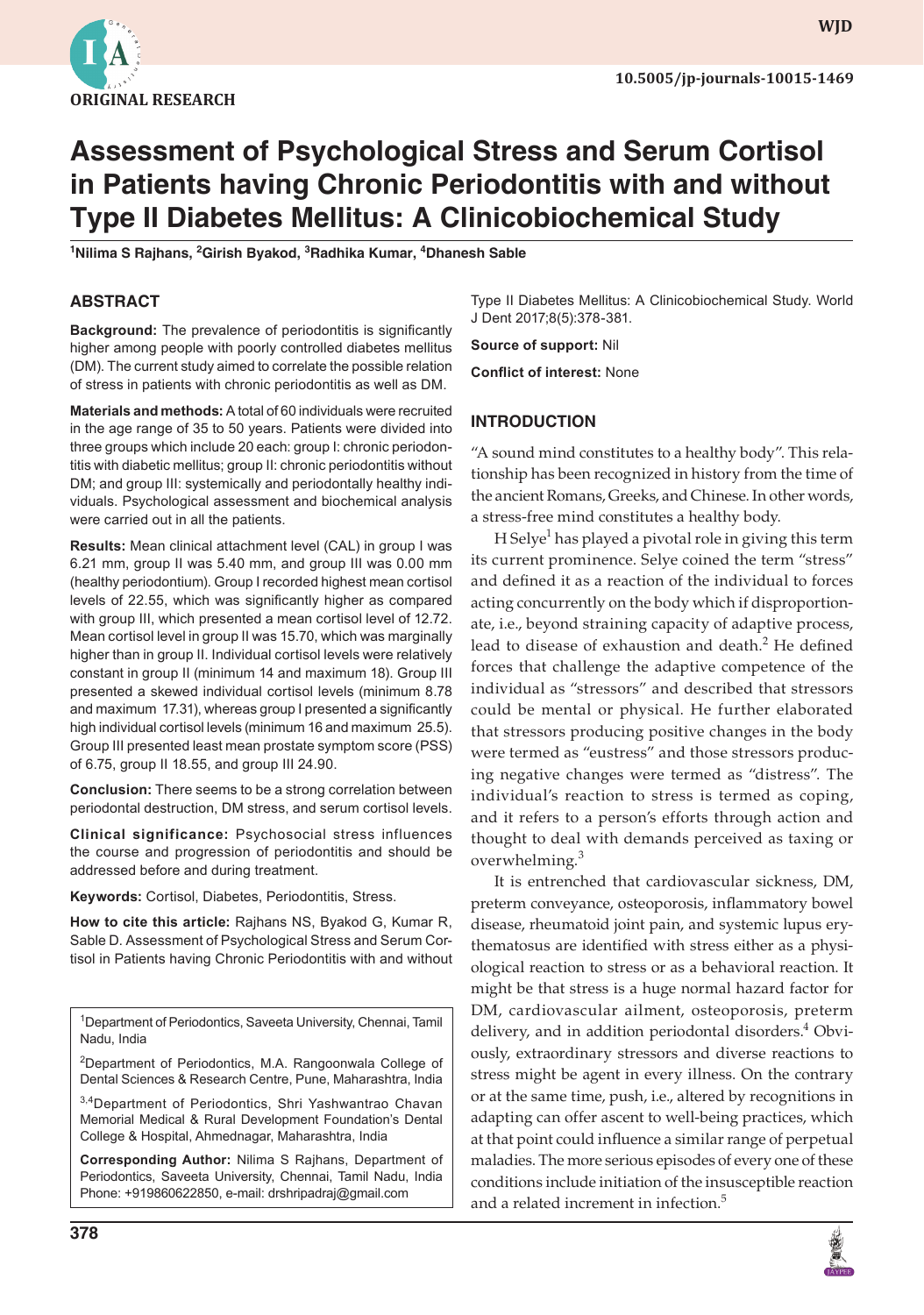Stress leads to downregulation of the immunity which is interceded principally through the hypothalamus– pituitary–adrenal (HPA) and sympathetic adrenal medullary axes. The HPA and its final result, cortisol, is believed to be vital mediator of its connection between stressful life experience and well-being result.<sup>6</sup> Further, the hormones secreted during a stressful event (glucagon, catecholamine, growth hormone, and cortisol) have shown to have a diabetogenic effect. The two-way relationship between diabetes and periodontal disorders is a welldocumented phenomenon.<sup>7</sup>

Hence, the goal of this study is to correlate the possible relation of stress in patients with chronic periodontitis as well as DM. A null hypothesis that "psychological stress and serum cortisol levels are not related to chronic periodontitis and diabetes mellitus" was put to test by this study.

### **MATERIALS AND METHODS**

The current case–control study was conducted to evaluate psychological stress and serum cortisol levels in chronic periodontitis patients having DM. The study was approved by the Independent Ethics Committee and review board. A total of 60 individuals were recruited from the outpatient department of Shri. Yashwantrao Chavan Memorial Medical and Rural Development Foundation's Dental College and Hospital, Ahmednagar, India. The patients were in the age range of 35 to 50 years. All the patients were informed about the study protocol, and a written informed consent was obtained for participation in the study. Individuals were divided into three groups as follows:

*Group I*: 20 patients having chronic periodontitis with diabetic mellitus.

*Group II*: 20 patients having chronic periodontitis without DM.

*Group III*: 20 control group comprised of systemically and periodontally healthy individuals.

Criteria for chronic periodontitis were as laid down by the American Academy of Periodontology world workshop 1999. Individuals with any other known systemic diseases were excluded from the study. Pregnant women, individuals on any medication that can interfere with serum cortisol level or the periodontal status were also excluded from the study. Periodontal status was evaluated using plaque index (sillness and loe 1964), gingival index (loe and sillness 1963), probing pocket depth (PPD), and CAL. The periodontal examination was conducted using mouth mirror and Williams periodontal probe. The PPD and CAL were measured at six sites/tooth, i.e., mesiobuccal, midbuccal, distobuccal, mesiolingual, midlingual, and distolingual. All the existing teeth were included

in the periodontal examination except root stumps and third molars.

#### **Psychological Assessment**

On the day of clinical examination, the stress analysis was performed using perceived stress scale by Sheldon cohen<sup>8</sup> and the social readjustment rating scale (SRRS) by Holmes and Rahe.<sup>9</sup>

The questionnaire was also translated to Marathi for easy understanding of the questions by the study participants.

#### **Biochemical Analysis**

A total of 3.5 mL of venous blood was collected from all participants after an overnight fast, in the morning between 8 and 10 am after 20 minutes of rest; 2 mL of blood sample was taken in fluoride oxalate containers for blood sugar level assessment, and 1.3 mL was taken into clean bulb for serum cortisol estimation. The fasting blood glucose levels were determined using glucose oxidase-peroxidase method.

### **RESULTS**

Mean CAL in group I was 6.21 mm [standard deviation (SD) 0.797], group II was 5.40 mm (SD 0.575), and group III was 0.00 mm (healthy periodontium). Group I recorded highest mean cortisol levels of 22.55 (SD 2.77), which was significantly higher as compared with group III, which presented a mean cortisol level of 12.72 (SD 2.73). Mean cortisol level in group II was 15.70 (SD 1.21), which was marginally higher than group II. Individual cortisol levels were relatively constant in group II (minimum 14 and maximum 18). Group III presented a skewed individual cortisol levels (minimum 8.78 and maximum 17.31), whereas group I presented a significantly high individual cortisol levels (minimum 16 and maximum 25.5). Group III presented least mean PSS of 6.75, group II 18.55, and group III 24.90 (Tables 1 and 2).

## **DISCUSSION**

Periodontal diseases are multifactorial and dynamic in nature where multiple factors engage in a variety of interactions. Onset and progression of periodontal diseases are clearly modified by local and systemic host conditions or risk factors, which markedly affect the resistance of the host to pathogenic organisms. Periodontal health is maintained by a delicate balance between host factors and microbial factors. Host factors are known to be altered by stress. Stress can have an immunosuppressive effect that can predispose an individual to periodontal disease. The studies have yielded positive correlative findings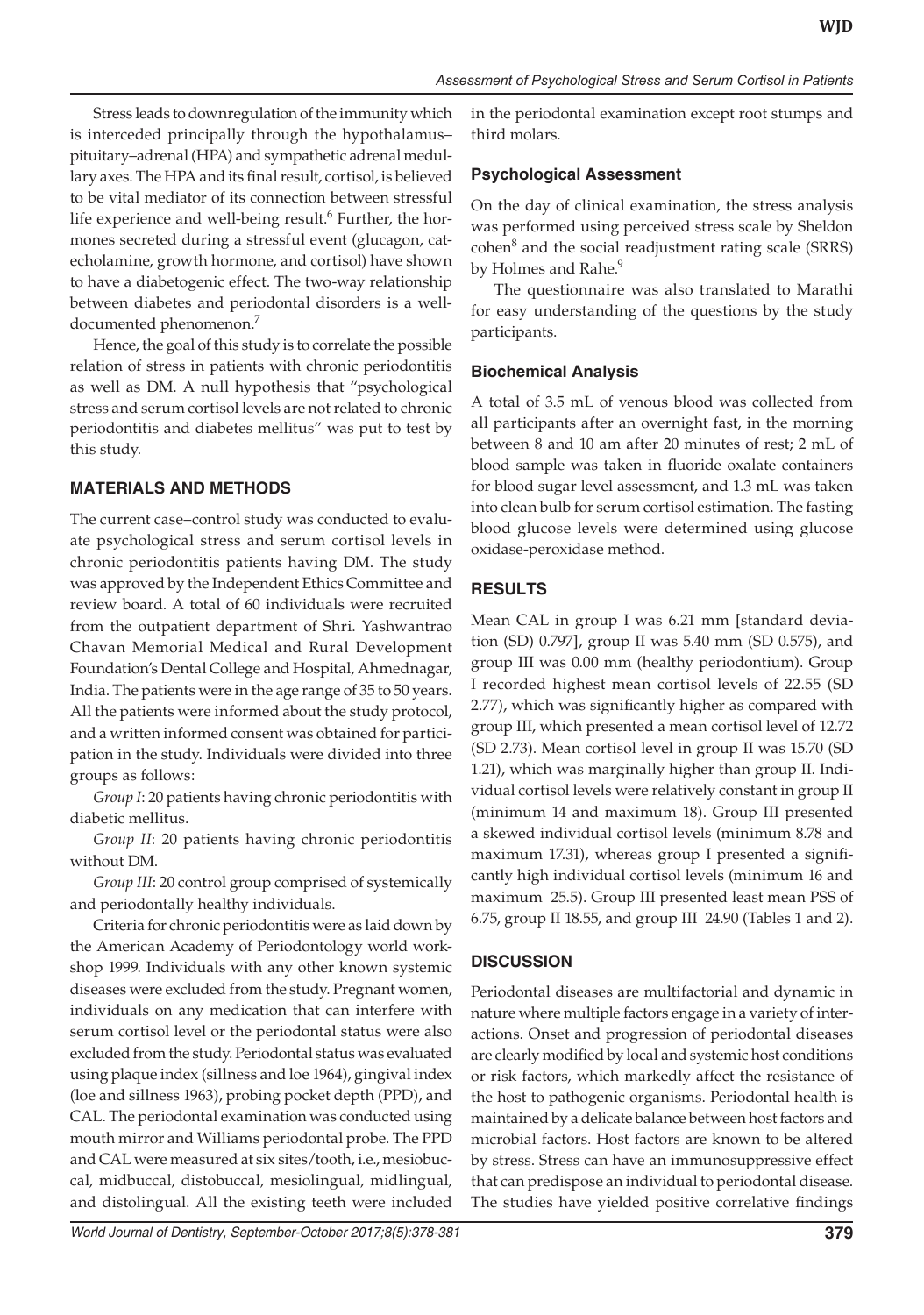| <b>Table 1:</b> Descriptive biochemical analysis in all the groups |               |                             |                             |                              |                   |                     |                                                    |
|--------------------------------------------------------------------|---------------|-----------------------------|-----------------------------|------------------------------|-------------------|---------------------|----------------------------------------------------|
| Groups                                                             |               | <b>PPD</b>                  | CAL                         | Cortisol                     | <b>PSS</b>        | <b>SRRS</b>         | Level of significance<br>$(p < 0.05$ significance) |
|                                                                    | Mean $\pm$ SD | 5.213500 $\pm$<br>0.7979004 | 6.210000 $\pm$<br>0.9169916 | 22.550000 $\pm$<br>2.7715662 | $24.90 \pm 2.972$ | $263.90 \pm 7.539$  |                                                    |
|                                                                    | Minimum       | 3.9600                      | 4.1200                      | 16,0000                      | 18                | 249                 | $p = 0.025$                                        |
|                                                                    | Maximum       | 6.4100                      | 7.2300                      | 25.5000                      | 28                | 273                 |                                                    |
| Ш                                                                  | Mean $\pm$ SD | 5.407000 $\pm$<br>0.5755098 | 6.549000 $\pm$<br>0.5131113 | 15.700000 $\pm$<br>1.2182818 | $18.55 \pm 1.146$ | $237.05 \pm 5.365$  |                                                    |
|                                                                    | Minimum       | 4.2800                      | 5.7500                      | 14.0000                      | 16                | 227                 | $p = 0.036$                                        |
|                                                                    | Maximum       | 6.2600                      | 7.2900                      | 18,0000                      | 21                | 243                 |                                                    |
| Ш                                                                  | Mean $\pm$ SD | $0.000000 \pm$<br>0.0000000 | $0.000000 \pm$<br>0.0000000 | $12.721500 \pm$<br>2.7303543 | $6.75 \pm 1.293$  | $107.15 \pm 7.271$  |                                                    |
|                                                                    | Minimum       | 0.0000                      | 0.0000                      | 8.7800                       | 5                 | 96                  | $p = 0.025$                                        |
|                                                                    | Maximum       | 0.0000                      | 0.0000                      | 17.3100                      | 9                 | 120                 |                                                    |
| Total                                                              | Mean $\pm$ SD | $3.540167 \pm$<br>2.5866250 | 4.253000 $\pm$<br>3.0939209 | 16.990500 $\pm$<br>4.7509993 | $16.73 \pm 7.831$ | $202.70 \pm 69.347$ |                                                    |
|                                                                    | Minimum       | 0.0000                      | 0.0000                      | 8.7800                       | 5                 | 96                  | $p = 0.005$                                        |
|                                                                    | Maximum       | 6.4100                      | 7.2900                      | 25.5000                      | 28                | 273                 |                                                    |

#### **Table 2:** Correlation among all the groups

|          | Group                     | Cortisol   | <b>SRRS</b> |
|----------|---------------------------|------------|-------------|
| Group    |                           | $-0.852**$ | $-0.931**$  |
| Cortisol | $-0.852**$                |            | $0.739**$   |
| SRRS     | $-0.931**$                | $0.739**$  |             |
|          | **Cianificant corrolation |            |             |

ignificant correlation

between psychosocial factors and inflammatory periodontal diseases.<sup>10</sup>

In 1952, Albandar<sup>10</sup> reported that severe cases of acute necrotizing ulcerative gingivitis were preceded by acute anxiety. Stress response represents a nonspecific reaction so that different types of stressors, each with their own unique properties, may operate through multiple stress pathways and yet produce common effects on immune system. Two main pathways link the brain and immune system—the HPA axis and direct neuronal fiber connections from the autonomic nervous system (ANS). Stress can also result in responses being transmitted to the ANS and then to adrenal medulla, resulting in secretion of catecholamines, such as epinephrine and norepinephrine. Catecholamines then affect prostaglandin and proteases, which in turn could enhance periodontal destruction.<sup>4</sup> The present study showed a positive correlation between chronic periodontitis and psychological stress as indicated by PSS and SRRS (Table 1). Individuals with chronic periodontitis and DM showed significantly higher levels of serum cortisol as compared with other groups. Group I showed high levels of cortisol levels indicating higher stress levels. It is interesting to note that group I showed more periodontal destruction as compared with other two groups.

Association between periodontal disease and DM is well documented. Holzhausen et  $al<sup>11</sup>$  observed that hyperglycemia may interfere with the periodontal disease because it leads to an exaggerated inflammatory response and impaired healing. The present study shows a significant correlation between high blood sugar levels and stress. Diabetes mellitus and stress both act synergistically leading to increased periodontal destruction.

Diabetic patients undergo a lot of emotional stress as well as physical stress as they go through a continuous process to alter their lifestyle and dietary habits. The present study indicated an increase in serum cortisol levels in DM, which in agreement with a study conducted in females by Hassan et al.<sup>12</sup>

The influence of cortisol in the glucose and lipid metabolism is in contrary to insulin. Hepatic glucose secretion is augmented, although insulin-stimulated glucose uptake in adipose tissue and muscle is disturbed. Elevated serum levels of cortisol of endogenous origin can cause insulin resistance and diabetes. Cortisol modifies blood glucose by disturbing glucose transporters in marginal tissues such as muscle and adipose tissue.

Prostate symptom score is a very good tool to assess psychological stress. It consists of 10 questions which are rated on 5 points from never (0) to almost always (4). Positively recorded items are reverse scored, and the ratings are summed. Highest score indicated highest risk.<sup>8</sup> Social readjustment scale was developed in 1967 to identify chief traumatic life events. All the 43 stressful life events were regarded as a life-transforming unit depending on how distressing it was felt by a large number of subjects involved. Complete assessment of stressful life proceedings can be calculated by addition of scores for each episode practised over a 12-month duration.<sup>9</sup>

Diabetes mellitus and periodontal disease both can cause considerable anxiety in an individual, and the